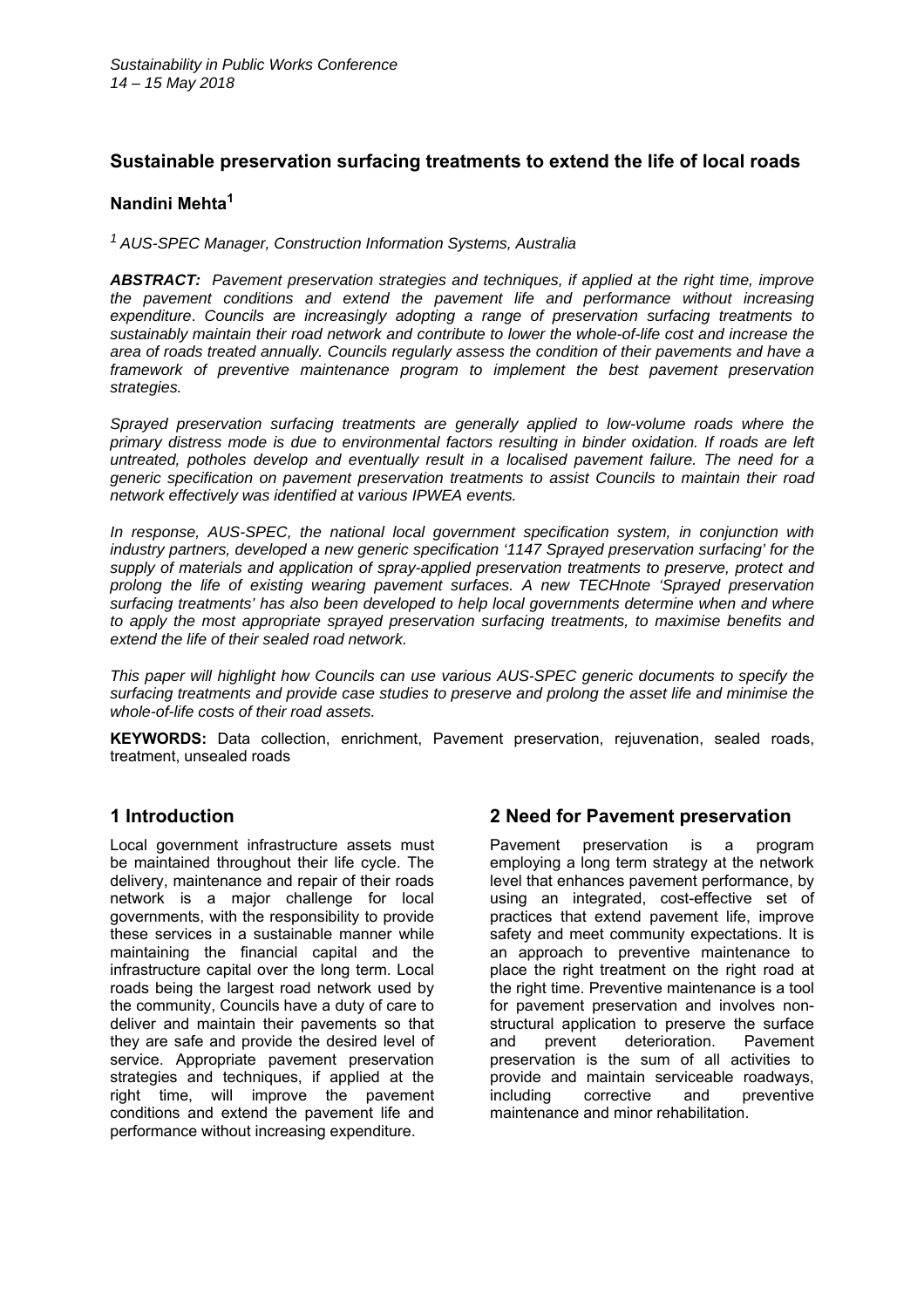

#### **Figure 1**: Pavement preservation program

Pavements deteriorate due to many factors – predominantly vehicle loading and environmental elements over the lifetime. However, Council roads are generally lightly trafficked and surfaced with sprayed seals or asphalt, or unsealed wearing courses. The deterioration of bitumen roads is due to the breakdown of the surfacing, primarily due to the oxidation. Early failures could be due to breakdown in the construction process of materials, site preparation or placement practices. These are avoidable if proper construction methods and placement techniques are used in conformance to the<br>specifications. Quality construction and specifications. Quality construction and material practices apply to all types of pavements. For flexible sealed pavements, the quality construction and material practices include sprayed seals, slurry seals, microsurfacing, enrichments, asphalt overlay and pavement preservation treatments. Improved construction methods, appropriate treatment methods, and specifications all contribute towards improved pavement performance and safer roads and delay the need for costly rehabilitation. Therefore, the purpose of pavement preservation is to reduce ageing and restore serviceability without decreasing the capacity or strength of the pavement. The net result will be lower wholeof-life costs.

## **2.1 Pavement preservation program**

Pavement preservation is work that is planned and performed, to improve or sustain the condition of the road, and restores the overall condition of the asset. Every Council needs to have a sustainable pavement preservation strategy and program based on the condition of their pavements. Councils using a pavement management system will be able to model pavement and surface deterioration due to the effects of traffic and environmental considerations, and have a record of their road inventory assets. Some pavement management systems can also generate maps based on the conditions and geometric data, including road hierarchy, pavement age and

type, surface age and type, pavement condition index, pavement defects and treatment type.

## **2.2 Data collection**

Road asset data collection and management is essential for a successful pavement preservation program. Data provides a means of assessing the condition of the road network and the implementation of appropriate pavement preservation treatments.

## **2.3 Treatment selection**

The most appropriate treatments can be selected for each road type, depending on engineering suitability, life cycle costs, budget capacity and community expectations. Alternatively, IPWEA Practice Notes 9, 9.1 and 9.2 can be used for assessing the pavement condition and then selecting the most appropriate treatment options.



**Figure 2**: Pavement preservation decision flowchart

# **3 Preservation treatments**

An effective pavement preservation treatment is applied while the pavement is still in good condition, and a cost-effective treatment used at the right time will restore the pavement to its original condition. When a pavement needs treatment, sometimes it is too late.

Pavement preservation is a proactive solution for maintaining roads. It involves implementing small-scale repairs on the road prior to structural degradation to avoid reconstruction. A proactive road asset management strategy utilises the full range of surfacing and pavement preservation treatment options to assist road managers maximise the number of road segments treated annually, whilst simultaneously improving the condition of their<br>road pretwork within existing budget network within existing budget constraints.

There are a range of available treatment options that conform to the *Sprayed preservation surfacing* specification. As most treatments are proprietary products however, it is incumbent on Asset Owners to ensure that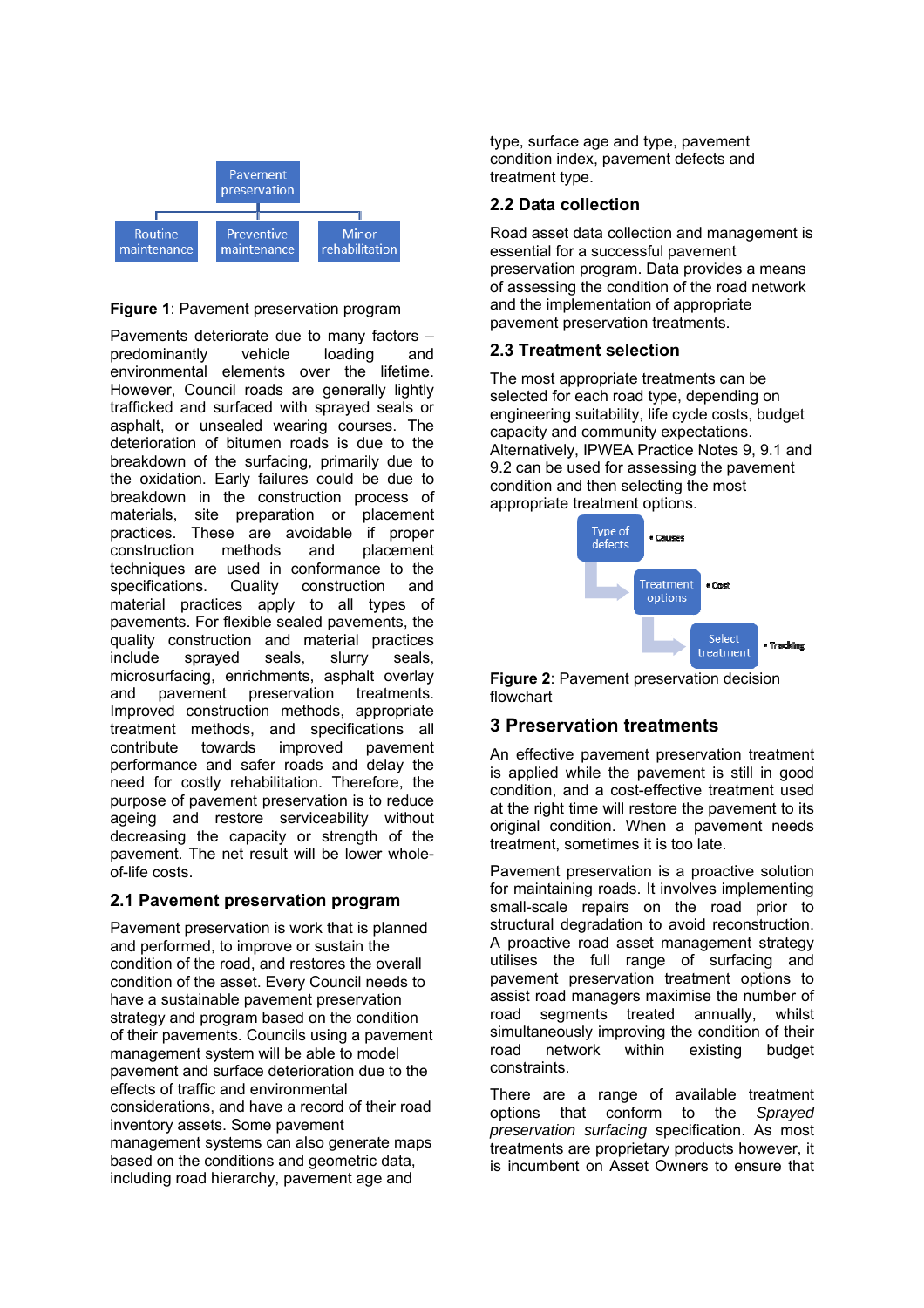the selected product is suitable for the intended outcome.

Sprayed preservation surfacing treatments applied at the optimum time in the life cycle of low-traffic roads will preserve the pavement – the life of the bituminous surfacing of local roads is extended up to 40 years, subject to treatments being reapplied on a regular frequency of 5 to 7 years. Different climates can change the timing of treatments. Reseal intervention can vary from 10 to 20 years depending on the climate.

#### **3.1 Types of treatments for sealed roads**

Each surfacing type has particular characteristics; different types of treatments are required in different sets of service conditions. Appendix A provides a list of treatments and how AUS-SPEC documents can be used for specific treatments. Sprayed treatments have a thin layer of binder sprayed onto the surface with a layer of aggregate incorporated. The types of sprayed treatments used for sealed roads are:

**Sprayed seal:** A thin layer of bituminous material into which aggregate has been incorporated. It is impervious to water. This treatment seals the pavement surface and improves friction and is generally applicable to low-volume roads

**Asphalt overlay:** A mixture of bituminous binder and aggregate with or without mineral filler. It improves pavement friction and provides some structural capacity.

**Slurry surfacing**: A mixture of graded aggregates and bitumen emulsion produced as a slurry, and can be one of two types: slurry seal and microsurfacing. Slurry surfacing is applied as a thin wearing course as either preventative maintenance or as a corrective maintenance to restore surface texture, correct ravelling and loss of fines, and fill minor surface cracks.

**Slurry seal:** A thin layer of slurry, consisting of a mixture of sand and crushed rock and containing filler, cement and bitumen emulsion. The size of slurry seal varies from sand particles to 7mm aggregate. Slurry seals are effective in sealing low-severity surface cracks, waterproofing the pavement surface and improving friction at low speeds.

**Microsurfacing**: Similar to slurry seal, except polymer-modified bitumen emulsions are used to provide faster setting. Microsurfacing is used to inhibit ravelling and oxidation, and is effective in improving surface friction, filling minor irregularities and rutting, and provides greater durability and improved flexibility.

#### **Sprayed preservation surfacing treatments**

Sprayed preservation surfacing treatments include:

- Rejuvenation;
- Enrichment; and
- Polymer Modified Emastic (PME).

These treatments are generally applied to local low volume roads where the primary distress mode is due to environmental factors, which results in binder oxidation. Binder oxidation causes the fine surface matrix of an asphalt, or microsurfacing, to ravel and eventually lose the larger aggregate. If roads are left untreated, potholes will result and eventually develop into a localised pavement failure. In seals, binder oxidation is characterised by aggregate loss, resulting in stripped seals.

**Rejuvenation**: A sprayed treatment comprising emulsified oils (non-bituminous) intended to penetrate into the existing asphalt surface to maintain the viscosity and elastic properties of the binder, and chemically reverse or halt the aging of the bitumen binder. Rejuvenators will act to penetrate the existing surfacing to maintain the viscosity and elastic properties of the binder. Best results are achieved when the surface age is <8 years.

**Enrichment:** A sprayed treatment, incorporating bitumen and proprietary additives, applied to bituminous surfacing to provide a protective barrier against oxidation. Enrichment treatments are typically non-sand filled, and the nominal residual application rate ranges from 0.30 to 0.60 l/m2. Materials used for surface enrichment include:

- Bitumen emulsion: Slow and medium setting emulsions (ASS, AMS, CSS and CMS) are generally used for enrichment work.
- Proprietary materials: Incorporating combinations of rejuvenating agents and bitumen provides both rejuvenation of hardened binder and additional binder volume. The best results are achieved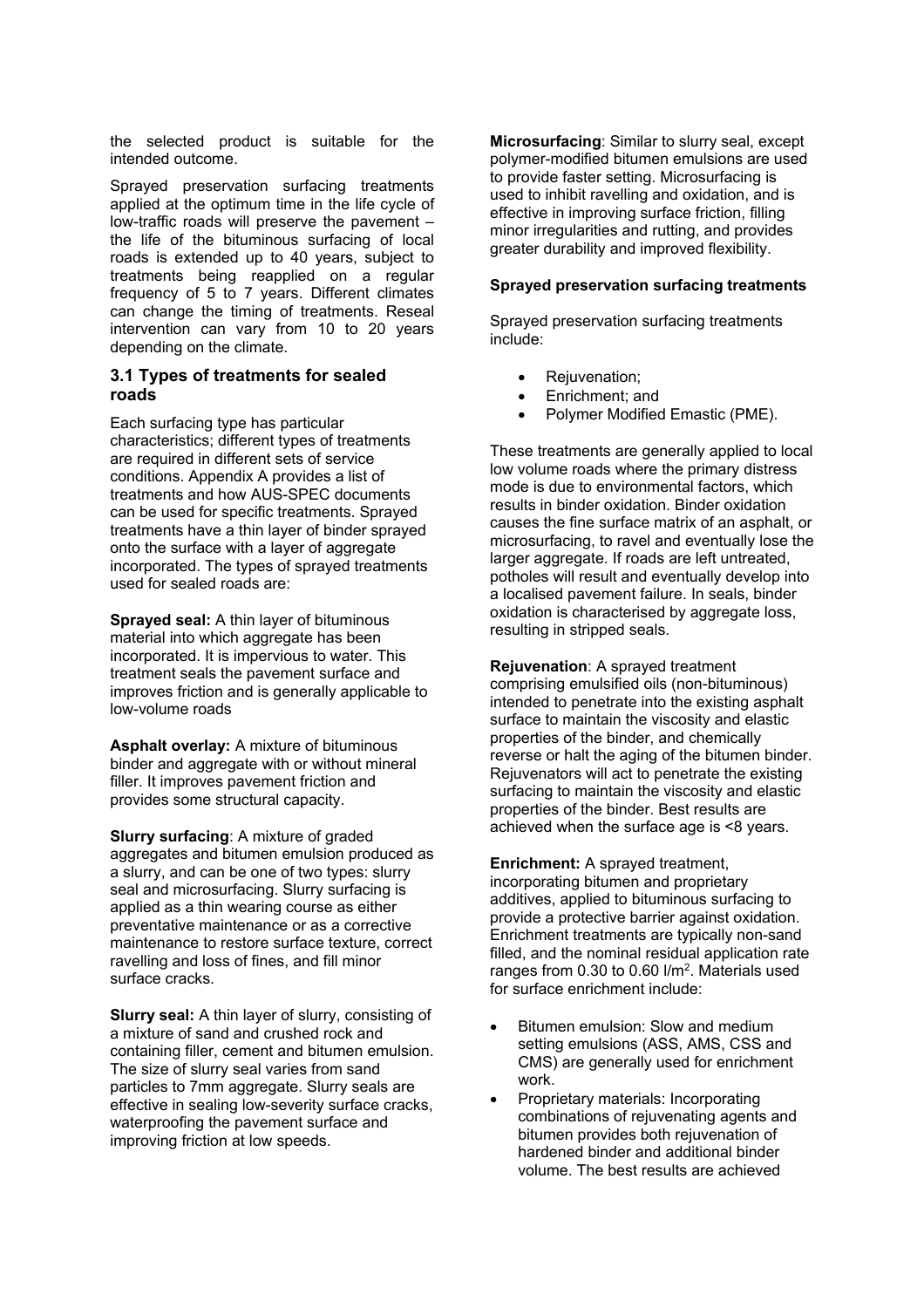when enrichment treatments are applied when the surface age is <8 years.

Rejuvenation and enrichment treatments are applied to low-volume local roads in generally good condition and with no major visible defects. To minimise the environmental effects and maintain the surfacing in good condition, Rejuvenation and enrichment treatments must be reapplied every 4 to 7 years and must be applied in summer for drying efficiency. This will result in more than 40 years surfacing age achieved for the lowest whole-of-life cost. Where the existing seal has less than 3% stone loss, the seal would generally be suitable for enrichment treatment.

**Polymer Modified Emastic:** PME is composed of a mineral filler (usually sand or clay) mixed into a bituminous material. The mineral filler is intended to replace the fine aggregate matrix lost from the surface of oxidised asphalt surfaces. PME treatments:

- Are intended to be applied to any structurally sound bituminous surfacing exhibiting signs of oxidation, resulting in a ravelled surface texture.
- Applied at the optimum time in the life cycle of low-traffic roads will extend the life of the bituminous surfacing by a further 5 to 7 years. When applied to spray seals, PME treatments assist in preventing aggregate loss, and resultant reduction in surface texture aids in reducing traffic noise in residential areas.

#### **3.2 Pavement preservation treatments using AUS-SPEC for sealed roads**

AUS-SPEC national local government specifications, developed by IPWEA and updated by NATSPEC, can be used for different pavement preservation treatments.

*1142 Cold mix asphalt* worksection is applicable to the design, production and delivery of cold mix asphalt including supply of materials, sampling, testing and all other operations to provide a dense graded and open graded cold mix.

*1143 Sprayed bituminous surfacing* worksection is applicable to the supply of materials, design and application of bituminous seals, and roadway surfacing. It also covers environmental risk assessment.

*1144 Asphalt (Roadways*) worksection is applicable to hot mixed, dense graded, open graded, stone mastic, fine gap graded, ultrathin asphalt and light traffic asphalt for roadways and other pavement-related applications.

*1146 Slurry seals and microsurfacing*  worksection is applicable to the design, supply, mixing and placement of slurry seals and microsurfacing for surface correction and wearing surface applications on road pavements, carparks, cycleways and footpaths.

*1147 Sprayed preservation surfacing*  worksection is applicable to the supply of materials and application of spray-applied preservation treatments to preserve, protect and prolong the life of existing wearing pavement surfaces.

*NATSPEC TECHnote NTN GEN025 Sprayed preservation surfacing* assists road owners to determine when and where to apply the most appropriate sprayed preservation surfacing to obtain the maximum benefit to their sealed road network.

## **4 Pavement preservation treatments for unsealed roads**

#### **Maintenance of unsealed roads**

Unsealed roads, when maintained efficiently, are far more cost effective than sealed roads for low-volume roads. The dynamic and changeable nature of unsealed roads makes it difficult to forecast optimal expenditure and allocation of resources.

#### **Surface performance**

The deterioration of gravel is influenced by interdependent factors including material properties, road geometry and drainage, environmental influences and traffic conditions. Condition deteriorations may be categorised into surface types.

#### **Material properties**

The resheeting of unsealed roads has traditionally been dependent on the gravel from the closest farmer pit. The Australian Road Research Board has produced a spreadsheet that compares the grading coefficient with the shrinkage product. Each pit gravel needs to be tested with a sieve analysis and for shrinkage. When this information is entered into the spreadsheet, the defects can be identified as ravelling, corrugations, rutting,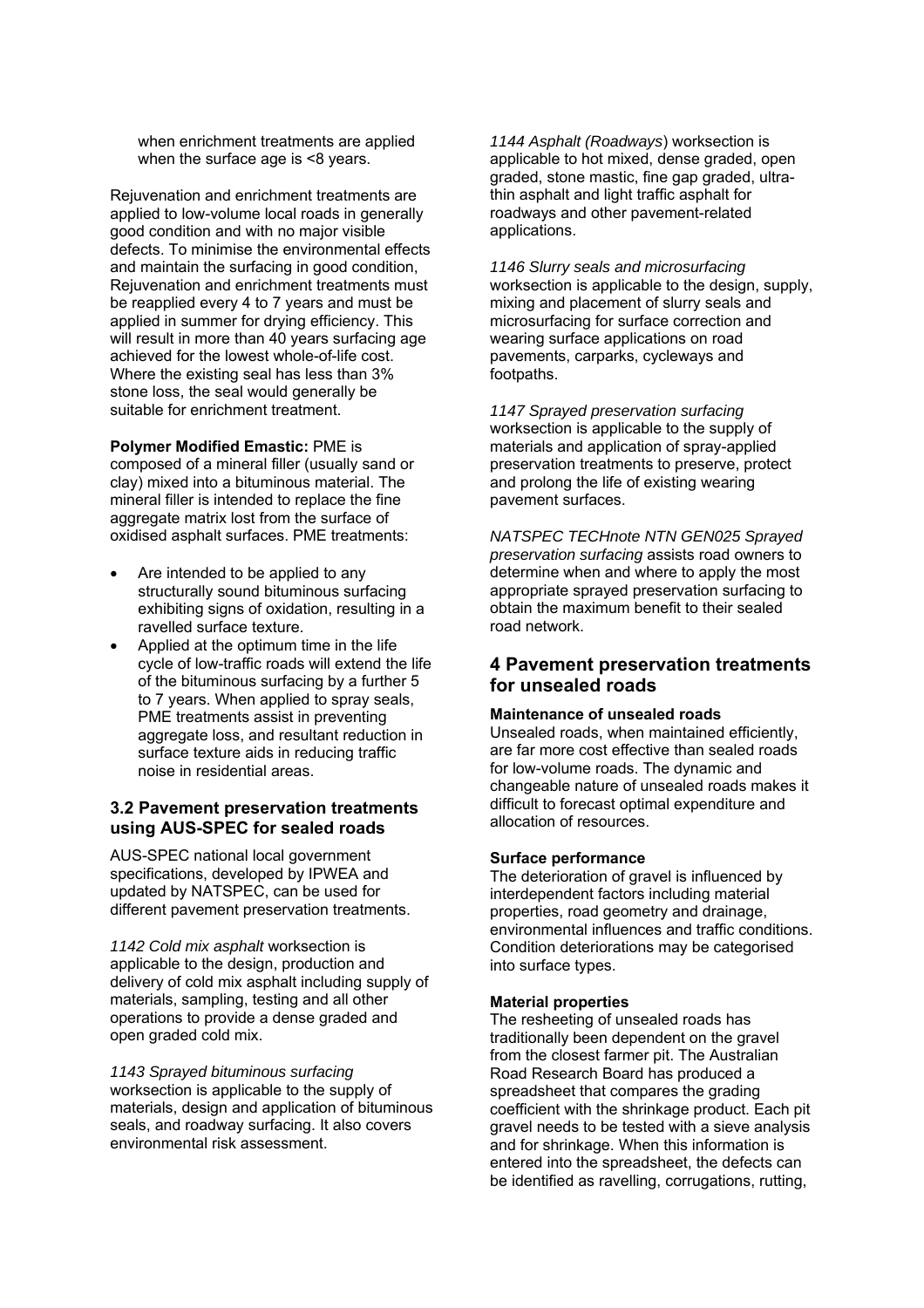slippery, dusty or gouging. The model allows trialling of different pit gravel blending to remove defects. The potholing defect can be eliminated by designing a high-density impervious mix with the addition of clay material.

#### **4.1 Blending**

Removal of defects on existing unsealed gravel roads can be an economical and effective alternative to:

- Frequent grading maintenance intervention.
- Frequent gravel resheeting.
- Full construction of a sealed road.

**Preservation and reduced intervention**  Improving an unsealed road by blending a combination or road materials for resheeting or using stabilants to mix into the existing road material should be considered to reduce construction and maintenance costs. The objective is to increase the time between grading interventions, and to increase accessibility after rain.

- With the right gravel blends the increase in density leads to a longer life cycle for the unsealed pavements, and reduced porosity of the denser product reduces the risk of subgrade pavement potholing.
- For unsealed roads, the use of granular blending or other binder stabilisation increases the time between grading interventions, reducing whole-of-life costs while increasing serviceability for road users.

There are many options for Councils to save money using stabilisation of existing road pavements. Councils should be exploring pavement development as ongoing initiatives for total asset management and to get better roads for less cost.

*Forgotten Best Practices for Unsealed Roads,*  identifies blending of materials used to improve the useability, longevity and reduction of unsealed roads maintenance costs for the Cassowary Coast Regional Council (Tully, Cardwell and Innisfail). The Cassowary Coast Regional Council has directed substantially more budget funding into a new system of blended gravel resheeting in response to this material blending initiative for unsealed roads.

The new mix design incorporates three different materials. One job survived three cyclones.

For many years, Western Australia has used material blending for unsealed roads to overcome their widespread problem of marginal materials. Albany Council had an unsealed road that needed maintenance interventions 45 times per year. With material blending that intervention reduced to two times per year. The Eastern states have been slow to adopt blending technology.

#### **Preservation treatments for unsealed roads using AUS-SPEC**

#### **Stabilisation**

*1113 Stabilisation* worksection is applicable to materials and processes for stabilisation of subgrade and pavement courses of unsealed roads. Stabilisation binders include cement, quicklime, hydrated lime, cementitious blends, bitumen emulsion, foamed bitumen, granular materials and dry powdered polymer.

TECHnote *NTN GEN 023 Using AUS-SPEC for unsealed roads* provides guidance on using the specific worksections for the design, construction and maintenance of unsealed roads.

*TECHnote NTN DES 034 Pavement stabilisation for unsealed roads* provides an overview on factors affecting stabilisation of unsealed roads, and basic procedures for binder selections.

TECHnote *NTN DES 035 Improvement and stabilisation of unsealed roads* provides information on blending of gravels and a case sample from Cassowary Coast Council. More design, construction and maintenance documents are being developed for rural Councils, with a specific focus on unsealed roads.

A TECHreport *TR08 Management of Council gravel pits in country areas – A case study* has been drafted and can be used by Councils that operate licensed mine gravel pits to better comply with their duty of care and be compliant with the legal framework required by the State Governments. Councils can build and maintain better sealed and unsealed roads using a system of materials extraction, and blending from different pits to meet higher required performance standards. This report shows how Councils can achieve better whole-of-life costs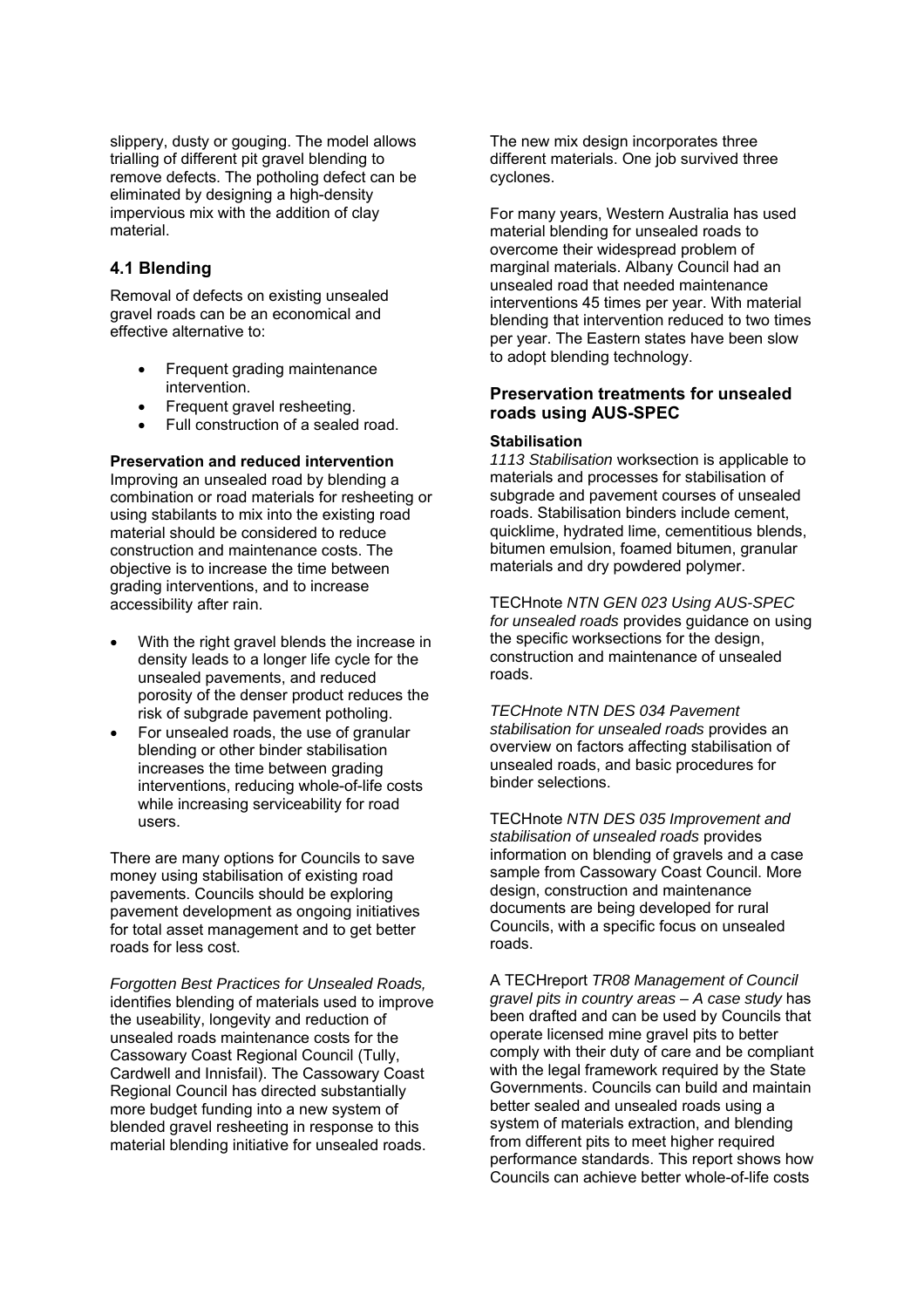and reduce budget expenditure for both sealed and unsealed roads.

## **5 Conclusion and recommendations**

Focus on improved pavement preservation highlights innovation in treatment materials, construction practices, improved specifications, and better equipment. A greater emphasis on construction quality will lead to long-lasting preservation treatments. Pavement preservation is a long-term strategy at the network level that enhances pavement performance by using integrated, cost-effective practices that extend the life of the pavement, improve safety and meet community expectations. The most important aspect of pavement preservation is to apply the right type of treatment to the right pavement, at the right time. AUS-SPEC provides a range of documents, as mentioned in Appendix A and B, which can be used by Councils to select the most appropriate treatments based on the pavement condition, expected performance, life cycle costs and environmental factors. Specifying the right treatments using the appropriate AUS-SPEC documents can help Councils to preserve and prolong the asset life and minimise life cycle costs of their road assets.

## **Acknowledgements**

The author would like to acknowledge the input of Ross Loakim, Sector Lead Local Government and Airports and Paul Price, National Manager – Pavement Preservation Downer Group in development of AUS-SPEC documents on pavement preservation, Steve Paff, Senior Engineer – Asset Maintenance, Tweeds Shire Council and Len Hermans, Lake Macquarie Council for sharing their experiences of using specific preservation treatments on their road network.

#### **References**

- *1.* Austroads *AGPT03-2009, Guide to pavement technology – Pavement surfacings.*
- *2. Minnesota LRRB, Cost-effective pavement preservation solutions for the real world - 2014.*
- 3. *Forgotten best practices for unsealed roads*, 2014 Glenda Visini and Markham Parker.
- 4. *FHWA, US Department of Transportation Every Day Counts (EDC–4) 2017 Factsheet - Pavement Preservation (When, Where and How) www.fhwa.dot.gov/innovation/everydaycounts*
- *5. 2017 AUS-SPEC Roadworks Package.*
- 6. Main Roads Western Australia, 2017, *Operational Guideline 96 Searching for Gravel* www.mainroads.wa.gov.au
- 7. Main Roads Western Australia, 2014, *Operational Guideline 95 Extracting Road Building Materials from Land in WA* www.mainroads.wa.gov.au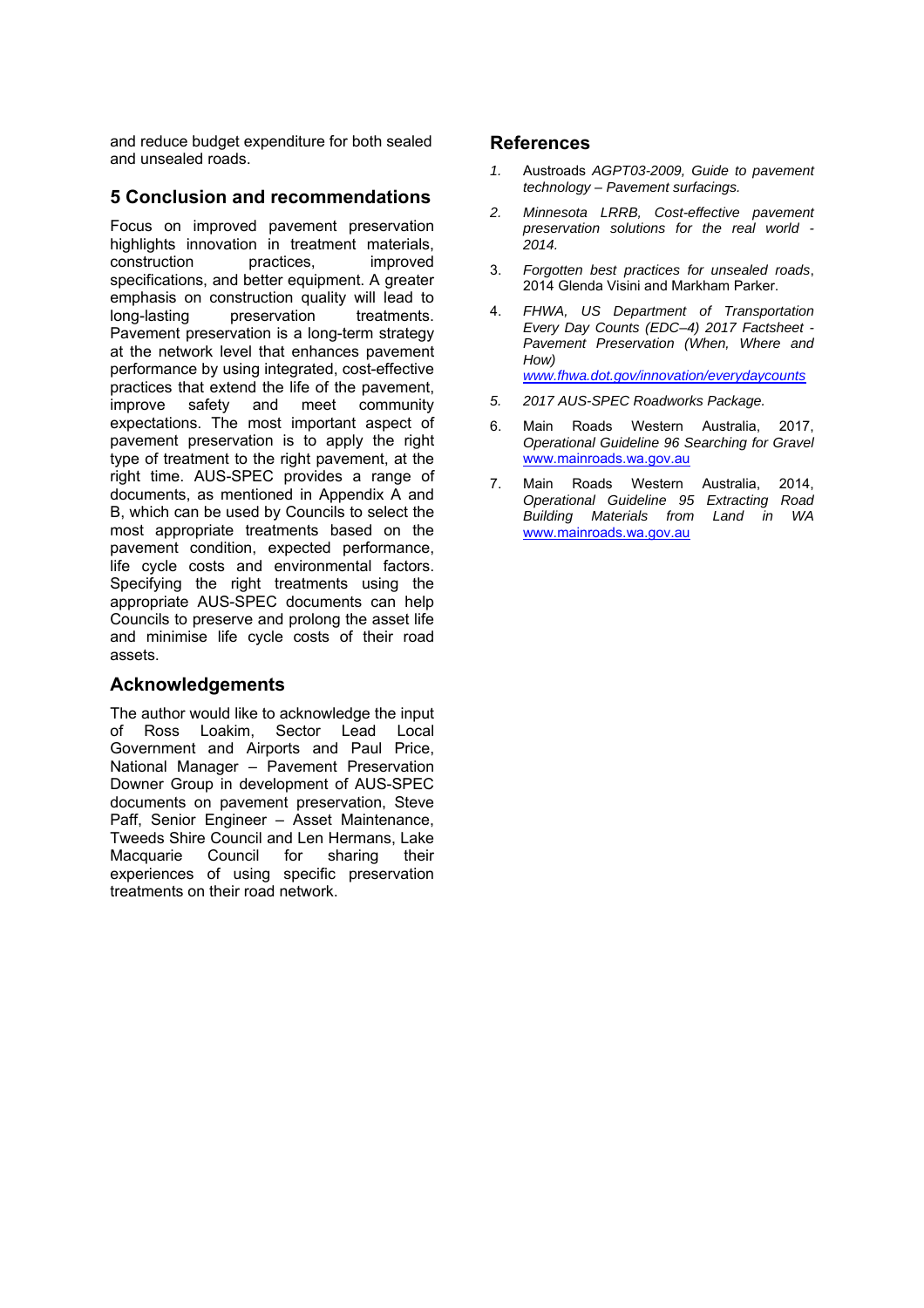# **Appendix A**

# **Pavement preservation treatments using AUS-SPEC**

| Treatment                      | When to apply                                                                                                                                                                                                | <b>Benefit</b>                                                                                                                                                                                 | <b>Drawbacks</b>                                                                                     | Relevant<br><b>AUS-SPEC</b><br>worksections |
|--------------------------------|--------------------------------------------------------------------------------------------------------------------------------------------------------------------------------------------------------------|------------------------------------------------------------------------------------------------------------------------------------------------------------------------------------------------|------------------------------------------------------------------------------------------------------|---------------------------------------------|
| Cold mill and<br>thin overlay  | Applied to remove<br>deteriorated<br>pavement to a<br>desired depth.<br>Restores pavement<br>surface profile.                                                                                                | Adds texture<br>surface for skid<br>resistance and<br>improves bonding<br>of an asphalt<br>overlay                                                                                             |                                                                                                      | 1142 Cold mix<br>asphalt                    |
| Crack seal or fill             | If numerous cracks<br>appear a surface<br>seal is provided.<br>This can be used in<br>combination with<br>other treatments<br>like rejuvenation<br>and enrichment,<br>spray seals and<br>slurry seals.       | Provides no<br>structural benefit<br>but reduces<br>moisture<br>intrusion. Can last<br>up to 2-6 years<br>and is a low cost<br>way to extend the<br>asset life                                 | Only practical<br>if there is little<br>or no structural<br>cracking                                 | 1614 Crack sealing                          |
| Rejuvenation<br>and Enrichment | Applied to seal<br>cracks and surface<br>voids and inhibit<br>ravelling                                                                                                                                      | Seals the<br>pavement and is<br>used to liven<br>bitumen binder<br>affected by sun<br>and oxygen                                                                                               | Not effective<br>where the<br>binder has<br>hardened and<br>become brittle.                          | 1147 Sprayed<br>preservation<br>surfacing   |
| Slurry seal                    | To reduce surface<br>distress caused by<br>oxidation of<br>bitumen. It seals<br>surface cracks,<br>stops ravelling,<br>makes open<br>surfaces<br>impermeable to air,<br>water and improve<br>skid resistance | Seals the<br>pavement, thus<br>reducing<br>moisture,<br>oxidation. Can<br>also fill shallow<br>rutting. Protects<br>pavement surface<br>from deterioration<br>from the effects of<br>sun/water | More<br>expensive<br>than<br>treatments<br>such as spray<br>seals and<br>enrichment<br>treatments    | 1146 Slurry seals<br>and microsurfacing     |
| Microsurfacing                 | To fill ruts, utility<br>cuts and<br>depressions in the<br>existing surface                                                                                                                                  | Seals cracks,<br>halts ravelling,<br>improves skid<br>resistance,<br>reduces oxidation,<br>longer lasting<br>than slurry seal                                                                  | More<br>expensive<br>than other<br>treatments like<br>sprayed seal                                   | 1146 Slurry seals<br>and microsurfacing     |
| Thin overlay<br>with asphalt   | To improve ride<br>quality and correct<br>surface deficiencies<br>such as low skid<br>resistance                                                                                                             | Improves<br>pavement friction,<br>reduces moisture<br>intrusion and<br>provides<br>structural support                                                                                          | More<br>expensive<br>than other<br>treatments like<br>sprayed seal                                   | 1144 Asphalt<br>(Roadways)                  |
| Spray seal                     | Protects pavement<br>from deterioration<br>Effects of the<br>sun/water as well<br>as increase skid<br>resistance of the<br>pavement surface                                                                  | Seals the<br>pavement surface<br>and improves<br>friction                                                                                                                                      | Does not<br>perform well<br>on high<br>volume roads<br>and accelerate<br>stripping in<br>susceptible | 1143 Sprayed<br>bituminous<br>surfacing     |